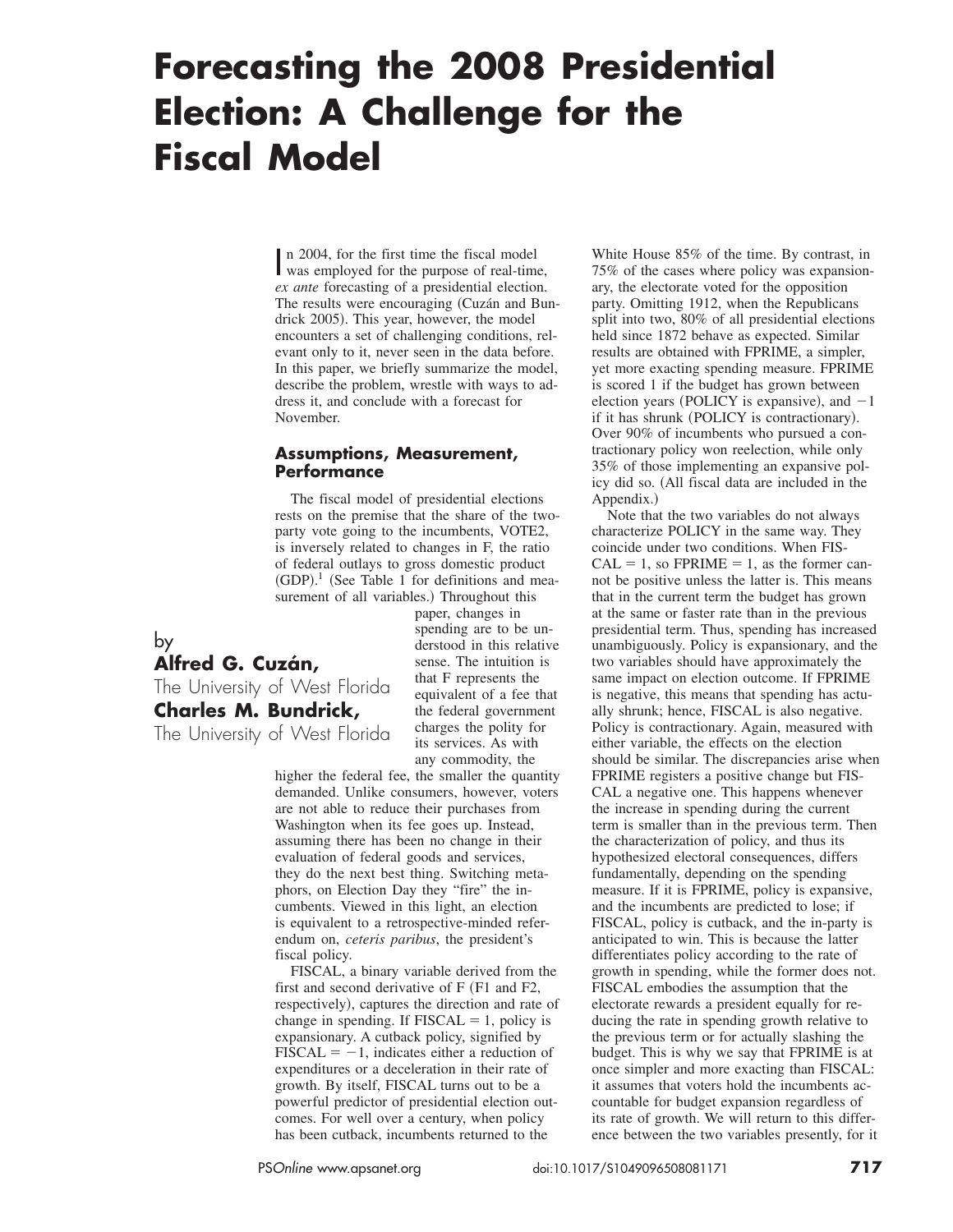#### **Table 1 Variable Definitions and Measurements**

| Variable          | Definition and Measurement                                                                                                                                                                                                                                                                                                     |
|-------------------|--------------------------------------------------------------------------------------------------------------------------------------------------------------------------------------------------------------------------------------------------------------------------------------------------------------------------------|
| VOTE <sub>2</sub> | Percent of the two-party vote won by the incumbent party candidate, except that in the 1912 election Fair<br>combined the vote totals of Taft and T. Roosevelt, and in the 1924 election he assigned 23% of the Lafayette<br>vote to President Coolidge and the rest to the Democratic candidate (Fair 2006)                   |
| F                 | Federal expenditures as a percent of GNP (through 1960) or as a percent of GDP (1964–2000):<br>$F = (federal outlayers/GNP or GDP) \times 100$                                                                                                                                                                                 |
| F1                | Arithmetic change in F between election years:                                                                                                                                                                                                                                                                                 |
|                   | $F1 = Ft - Ft-1$ , where $t =$ election year, $t - 1 =$ previous election year                                                                                                                                                                                                                                                 |
| F <sub>2</sub>    | Arithmetic change in F1 between election years:<br>$F2 = F1, -F1,$                                                                                                                                                                                                                                                             |
| <b>FISCAL</b>     | FISCAL = 1 if F1 > 0 and F2 $\geq$ 0;<br>$FISCAL = -1$ if $F1 < 0$ or $F2 < 0$                                                                                                                                                                                                                                                 |
| <b>FPRIME</b>     | FPRIME = 1 if F1 > 0; FPRIME = $-1$ if F1 < 0                                                                                                                                                                                                                                                                                  |
| <b>POLICY</b>     | POLICY is (a) expansionary if FISCAL = 1; (b) expansive if only FPRIME = 1; (c) cutback if only FISCAL = -1;<br>(d) contractionary if FPRIME = $-1$                                                                                                                                                                            |
| <b>GROWTH</b>     | The "growth rate of real per capita GDP in the first three quarters of the election year (annual rate)" (Fair 2006)                                                                                                                                                                                                            |
| <b>ALLNEWS</b>    | ALLNEWS = Fair's GOODNEWS, "number of quarters in the first 15 quarters of the administration in which the<br>growth rate of real per capita GDP is greater than 3.2 percent at an annual rate," except that the true values<br>of the variables are entered in 1920, 1944, and 1948, whereas Fair zeroes them out (Fair 2006) |
| <b>ALLPRICES</b>  | ALLPRICES = Fair's INFLATION, the "absolute value of the growth rate of the GDP deflator in the first 15<br>quarters of the administration (annual rate)" except that the true values of the variables are entered in 1920,<br>1944, and 1948, whereas Fair zeroes them out (Fair 2006)                                        |
| <b>PARTY</b>      | PARTY = 1 if the Democrats occupy the White House, and $-1$ if the Republicans do                                                                                                                                                                                                                                              |

makes all the difference in the characterization of policy in the second term of the Bush presidency and, more to the point, the forecast for November.

The relation between POLICY and VOTE2 persists in the presence of four control variables. Three are borrowed from Ray Fair's presidential vote equation: two assaying the state of the economy, GROWTH and ALLNEWS, and DURATION, a weighted index of the number of consecutive terms the incumbents have occupied the White House (Fair 2006). The first two are hypothesized to redound to the benefit of the incumbents, and the last to work against them. PARTY is also included, because not only Fair but Alesina and Rosenthal (1995) found that Republicans tend to do better than Democrats at the polls.

Table 2 displays the fiscal model, combining either FISCAL or FPRIME with the four aforementioned controls, estimated over two different periods, 1880–2004 and 1916–2004. The longer period includes all 32 elections for which Fair provides data. The shorter interval is the one over which Fair estimates his equation and the fiscal model has been calibrated for the purpose of forecasting, as in 2004. Henceforth we will label a fiscal model estimated over the longer period as "long" and one estimated over the shorter period as "short." In both models, long and short, the coefficients of all variables have the correct sign, and are statistically significant. Note that a switch in policy from cutback to expansionary, or from contractionary to expansive, costs the incumbents approximately 4–5% of the two-party vote (FISCAL and FPRIME range from  $-1$  to 1, so to estimate the impact of either on VOTE2 one multiplies their coefficients by two). Across all models, from 85% to 95% of the out-of-sample elections are called correctly, with a mean absolute error  $(MAE)$ of less than 2.0 in the short models, which have a better fit with the data, and less than 3.0 in the long ones.

In Table 3 we further explore the performance of both versions of the fiscal model. In out-of-sample forecasting, the two models are in close agreement with themselves between periods, as well and between themselves within periods. The average

Pearson's *r* correlation between any two predictions of VOTE2 is 0.96. The mean absolute difference between the two sets of predictions is  $1.57$  (s.d.  $= 1.31$ ) with the long models, and 1.37  $(s.d. = 0.96)$  with the short ones. Also, over 90% of the time the long models coincide in their predictions of the winner  $w$  (whether or not these calls were made correctly), while the short models do so more than 95% of the time. With so much agreement among the models, one might be tempted to conclude that one is just as good as the other for the purpose of forecasting this year's election. But a closer inspection of the individual errors, particularly of the election outcomes wrongly predicted, the "miscalls," tells a different story.

The unshared miscalls of the long models are the predictions for 1884, 1888, and 1980, all of which occurred only with FIS-CAL in the model. The discrepant errors with the short models are those of 1968, which the model with FPRIME got wrong, and, again, that of 1980, which the model with FISCAL miscalled. All such unshared mistakes but the last concern close elections that one model or the other missed by one or two points. Not so with the 1980 election, the most recent error of any of the models. Short or long, the model with FISCAL called the election for the incumbents, over-predicting President Carter's vote by 6–7 points, whereas in fact he lost badly to Ronald Reagan. Note, too, that this is the largest error of the short model with FISCAL. By contrast, the largest error with its FPRIME sibling fell (harmlessly) on the same side of the election outcome in 1932, where it under-predicted President Hoover's share of the vote, while still correctly calling the election a defeat for the incumbents. Thus, as a practical matter, the 1980 error incurred with the short model with FISCAL is far more serious. In fact, it was a blunder, by which we mean wrongly predicting the winner of an election that was nowhere near close. In this case, the spread between the two presidential candidates was more than 10 points.

Therefore, we conclude that although in terms of the MAE both models with FISCAL perform somewhat better than their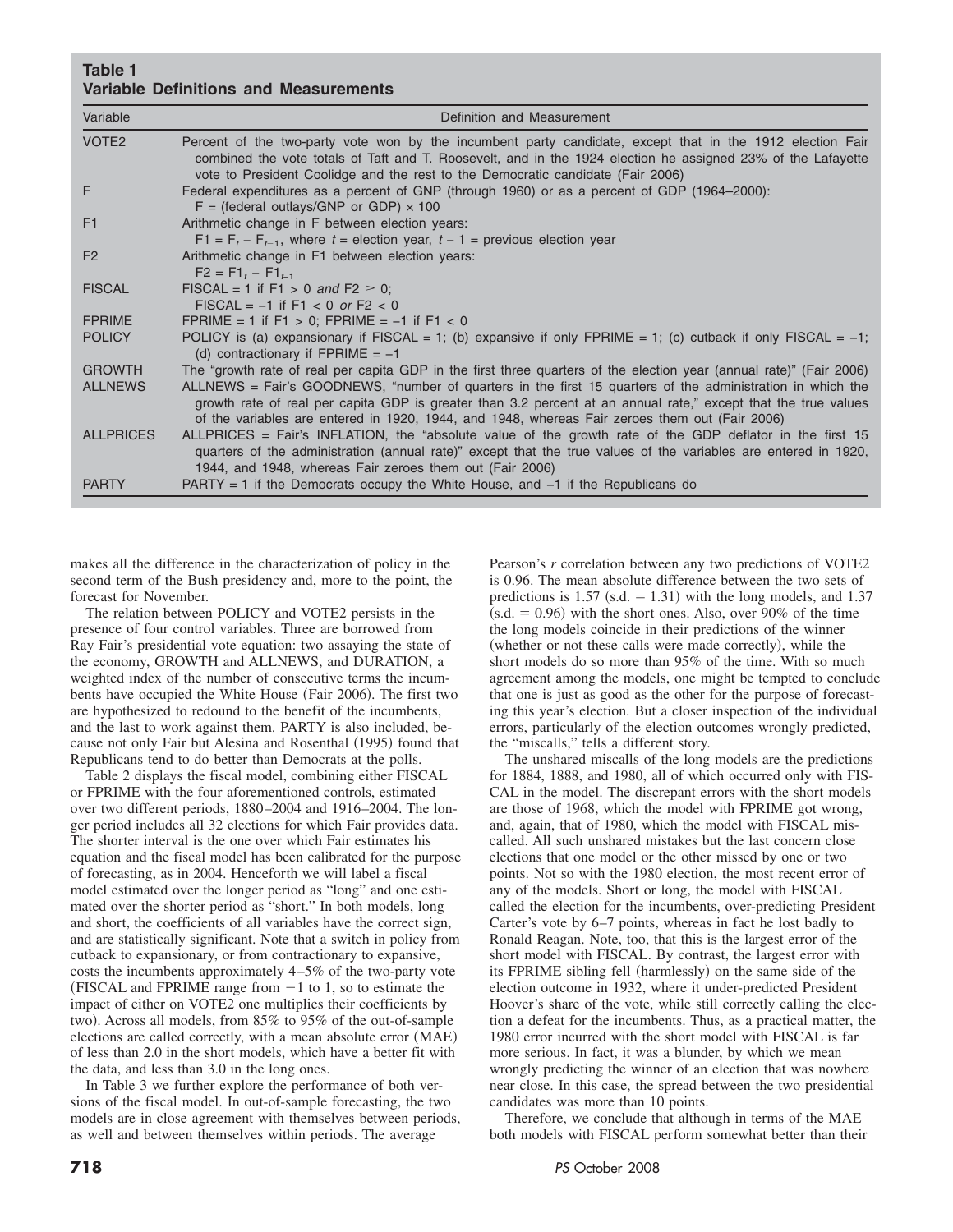#### **Table 2 The Fiscal Model: Two Versions, Two Periods (***t***-statistics in parenthesis)**

|                                  |                     | Dependent Variable: VOTE2<br>(Incumbent share of two-party vote) |                |                   |  |
|----------------------------------|---------------------|------------------------------------------------------------------|----------------|-------------------|--|
| Predictor                        | 1880-2004           |                                                                  |                | 1916-2004         |  |
| <b>FISCAL</b>                    | $-2.78$             |                                                                  | $-2.49$        |                   |  |
|                                  | $(-4.68)$           |                                                                  | $(-5.15)$      |                   |  |
| <b>FPRIME</b>                    |                     | $-2.62$                                                          |                | $-2.13$           |  |
| <b>GROWTH</b>                    | 0.55                | $(-4.54)$                                                        | 0.66           | $(-4.92)$<br>0.68 |  |
|                                  | (5.30)              | 0.53<br>(4.96)                                                   |                | (8.35)            |  |
| <b>ALLNEWS</b>                   | 0.60                | 0.75                                                             | (8.32)<br>0.85 | 0.92              |  |
|                                  | (2.82)              | (3.44)                                                           | (5.46)         | (5.74)            |  |
| <b>DURATION</b>                  | $-2.80$             | $-4.11$                                                          | $-2.79$        | $-4.16$           |  |
|                                  | $(-3.28)$           | $(-4.74)$                                                        | $(-3.55)$      | $(-5.70)$         |  |
| <b>PARTY</b>                     | $-1.99$             | $-1.56$                                                          | $-2.72$        | $-2.12$           |  |
|                                  | $(-3.45)$           | $(-2.67)$                                                        | $(-5.97)$      | $(-4.69)$         |  |
| <b>INTERCEPT</b>                 | 49.09               | 50.06                                                            | 47.82          | 48.81             |  |
|                                  | (32.57)             | (33.20)                                                          | (42.62)        | (43.55)           |  |
| <b>SEE</b>                       | 3.12                | 3.16                                                             | 1.96           | 2.01              |  |
| Adj. $R^2$                       | 0.74                | 0.73                                                             | 0.92           | 0.91              |  |
| D.W.                             | 1.95                | 1.74                                                             | 1.94           | 1.67              |  |
| 1 <sup>st</sup> Order Auto-corr. | $-0.06$             | 0.07                                                             | 0.03           | 0.15              |  |
| N                                | 32                  | 32                                                               | 23             | 23                |  |
| MAE (out-of-sample)              | 2.61                | 2.48                                                             | 1.71           | 1.91              |  |
| Call Ratio                       | 84%                 | 94%                                                              | 87%            | 87%               |  |
| Largest Error (year)             | $-8.05$             | 8.65                                                             | 6.2            | $-6.2$            |  |
|                                  | (1904)              | (1892)                                                           | (1980)         | (1932)            |  |
| <b>Elections Missed</b>          | 1884, 1888,         | 1892, 1976                                                       | 1948, 1976,    | 1948, 1968,       |  |
|                                  | 1892, 1976,<br>1980 |                                                                  | 1980           | 1976              |  |

siblings, when it comes to maximizing the call rate or avoiding blunders, the models with FPRIME are preferable. As we shall see, the 2008 election is one of those rare cases where the models will not share an error: one is predicting a third term for the Republicans and the other a return of the Democrats to the White House. This is the challenge to the fiscal model that gives the title to this paper. To this challenge we now turn.

## **President Bush's One-of-a-Kind Politico-Fiscal Record**

Whether measured by FISCAL or FPRIME, the Bush administration is atypical; in one respect, even unique. Since the 1870s, less than a handful of first-term presidents have implemented an expansionary policy. They are Benjamin Harrison  $(1892)$ , Herbert Hoover  $(1932)$ , Ronald Reagan  $(1984)$ , and George W. Bush. Of these, only Reagan and Bush won reelection. In fact, only Franklin D. Roosevelt managed to win reelection by a like policy—but in his third term, during World War II. Moreover, only three other times has a president won reelection at the end of a term in which POLICY, though cutback as measured by FISCAL, was expansive according to FPRIME: William McKinley (1900), Franklin Roosevelt (1936), and Lyndon Johnson (1964). So in one and a quarter centuries only five presidents have returned to the White House after implementing a policy that was either expansionary or expansive. Of these,

two were charismatic (Roosevelt and Reagan), and one was coming up for election in his own right after being elevated to the presidency following the assassination of his predecessor (Johnson), a tragedy that may have elicited public sympathy for the incumbents. Neither condition held for George W. Bush, which may account, at least in part, for his meager victory margin; it was not only much narrower than any of the others, but one of the thinnest on record, the smallest of any other sitting president since Grover Cleveland's in 1888 (when he lost in the Electoral College).

Bush is also atypical in that his is one of only two administrations that pursued an expansive policy ( $FPRIME = 1$ ) two terms in a row, the previous being the Kennedy-Johnson administration. In fact, the net increase in F over Bush's two terms (estimated at  $2.4\%$ ) is larger than that of any other presidency since Kennedy-Johnson  $(2.7\%)$ . However, in the case of the latter, the sequence was a cutback policy in the first term ( $FISCAL = -1$ ), which resulted in a near-record reelection, followed by an expansionary policy in the second term  $(FISCAL = 1)$ , which ended in defeat. Bush is alone in having done the reverse  $(FISCAL = 1$  in the first term,  $FISCAL =$  $-1$  in the second).

Summing up: President Bush's administration is highly unusual or unique in that  $(1)$  he is only one of three presidents to have been reelected at the end of a term of unambiguous fiscal expansion, and only one of two first-term presidents to have done so;  $(2)$  his 2004 reelection margin was the second smallest since the present two-party system came into being;  $(3)$  his administration is only one of two where

policy as measured by FPRIME has been expansive for two consecutive terms; (4) during his presidency, federal spending has grown more than in any other since  $1968$ ; and  $(5)$  finally and most importantly, although in the term that is coming to an end spending growth has slowed down, describing a cutback policy, it represents a deceleration with respect to his own first term, not to the last term of the previous opposing political party's administration, as in  $1900$  (McKinley),  $1936$  (Roosevelt), or  $1964$ (Johnson).<sup>2</sup> This last fact, especially, makes us doubt whether the fiscal model with policy measured by FISCAL will yield an accurate forecast for 2008.

## **Choosing a Forecast for 2008**

To forecast the outcome of this year's election, we rely on Fair's forecasts of the economic variables, made with his own model of the economy. Taking Fair's January 31, April 30, and July 31 values for GROWTH and ALLNEWS (respectively 1.8) and 2, 1.5 and 2, and 1 and 3), Table 4 displays point predictions of VOTE2 obtained with the fiscal models. The models with FISCAL, short and long, forecast a Republican victory with 53% of the two-party vote, or just under their 1988 showing. By contrast, those with FPRIME forecast approximately the reverse, a Democratic comeback by a margin lying somewhere between their 1976 and 1992 wins. The question then becomes, to which forecast should we attach the greater credence?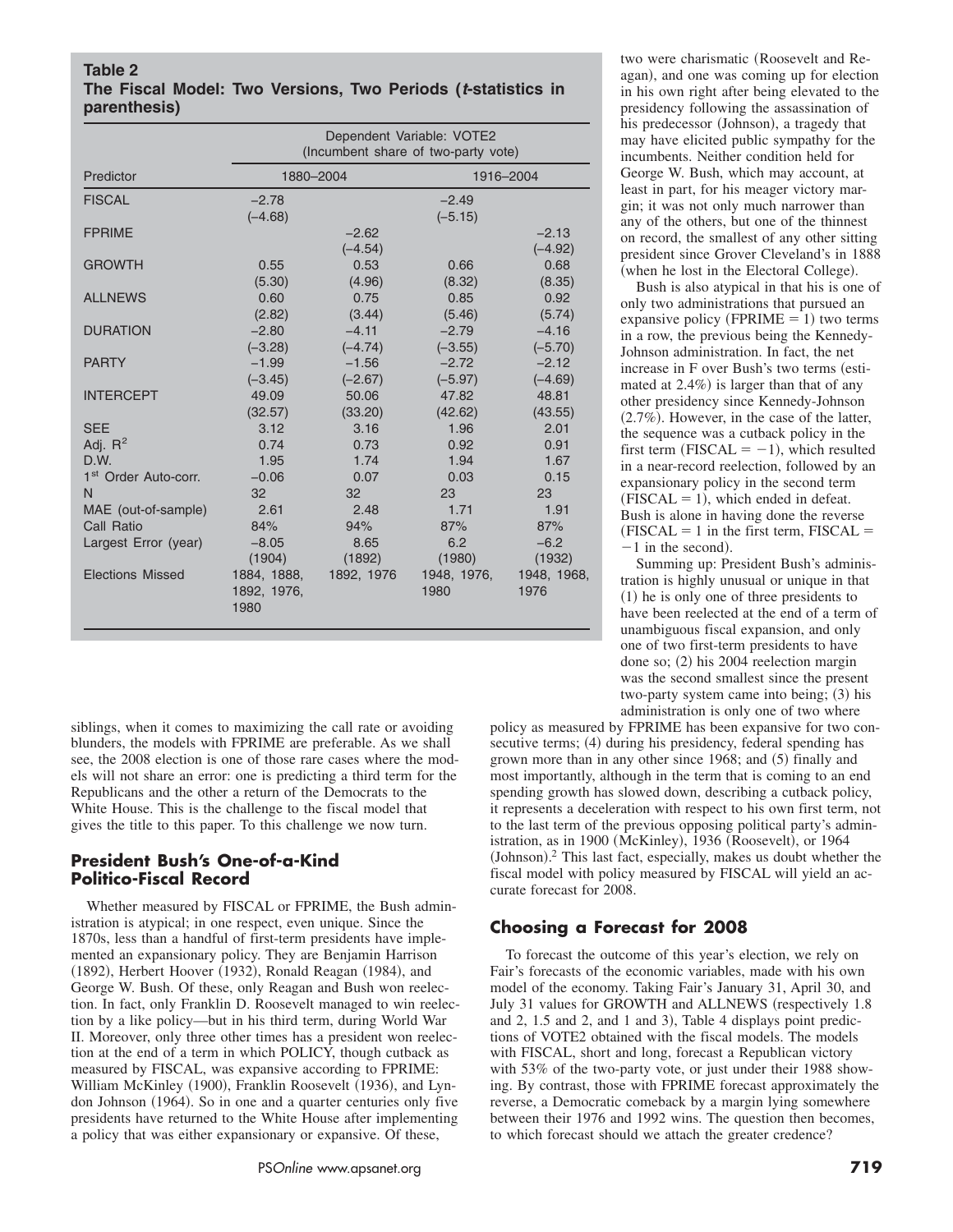#### **Table 3 Out-of-Sample Predictions of Fiscal Model, by Period and Specification**

|             |                   | Predictions   |               |               |               |
|-------------|-------------------|---------------|---------------|---------------|---------------|
|             |                   |               | 1880-2004     |               | 1916-2004     |
| <b>YEAR</b> | VOTE <sub>2</sub> | <b>FISCAL</b> | <b>FPRIME</b> | <b>FISCAL</b> | <b>FPRIME</b> |
| 1880        | 50.22             | 58.12         | 57.13         |               |               |
| 1884        | 49.85             | 50.54         | 47.85         |               |               |
| 1888        | 50.41             | 48.22         | 50.46         |               |               |
| 1892        | 48.27             | 55.40         | 56.92         |               |               |
| 1896        | 47.76             | 48.03         | 44.30         |               |               |
| 1900        | 53.17             | 57.93         | 53.56         |               |               |
| 1904        | 60.01             | 51.96         | 51.83         |               |               |
| 1908        | 54.48             | 51.05         | 51.13         |               |               |
| 1912        | 54.71             | 57.15         | 56.52         |               |               |
| 1916        | 51.68             | 53.19         | 55.27         | 51.58         | 53.64         |
| 1920        | 36.12             | 39.07         | 40.67         | 36.69         | 37.88         |
| 1924        | 58.24             | 57.59         | 60.34         | 59.49         | 60.86         |
| 1928        | 58.82             | 57.73         | 57.69         | 59.39         | 58.41         |
| 1932        | 40.84             | 38.34         | 38.39         | 36.37         | 34.61         |
| 1936        | 62.46             | 61.63         | 57.59         | 63.21         | 60.14         |
| 1940        | 55.00             | 53.96         | 55.08         | 54.02         | 54.62         |
| 1944        | 53.77             | 50.27         | 53.37         | 53.89         | 56.18         |
| 1948        | 52.37             | 50.29         | 50.19         | 48.98         | 48.54         |
| 1952        | 44.60             | 43.88         | 44.23         | 43.97         | 44.09         |
| 1956        | 57.76             | 55.85         | 57.13         | 55.99         | 56.42         |
| 1960        | 49.91             | 48.58         | 48.71         | 49.73         | 49.45         |
| 1964        | 61.34             | 58.24         | 54.97         | 58.99         | 55.98         |
| 1968        | 49.60             | 48.32         | 49.69         | 48.96         | 50.41         |
| 1972        | 61.79             | 59.12         | 60.05         | 60.01         | 60.51         |
| 1976        | 48.95             | 50.83         | 50.86         | 52.58         | 52.41         |
| 1980        | 44.70             | 51.86         | 48.23         | 50.93         | 47.49         |
| 1984        | 59.17             | 55.27         | 57.59         | 58.10         | 60.12         |
| 1988        | 53.90             | 54.76         | 54.31         | 55.44         | 54.11         |
| 1992        | 46.55             | 47.70         | 46.83         | 48.51         | 47.53         |
| 1996        | 54.74             | 53.91         | 55.99         | 52.62         | 54.59         |
| 2000        | 50.27             | 52.86         | 54.15         | 52.76         | 53.41         |
| 2004        | 51.23             | 50.08         | 51.14         | 50.38         | 51.70         |

Note: Miscalls, where the winner is wrongly predicted, are shown in bold italics.

In two sections back, we argued that if the object is to minimize the average error across all elections, one should prefer the models with FISCAL, but if one wishes to avoid a blunder, one should favor the models with FPRIME. Although none of the models forecasts a blowout for either party, they are sufficiently apart so that if one has it about right, the other will turn out to be, if not a blunder, a major error, about the size of the two or three largest incurred by the short models. Having argued in the previous section that due to the atypical and unique nature of the Bush administration, the 2008 forecast of the model with FISCAL is questionable, our desire to avoid a blunder is one reason to go with the forecast issued with the FPRIME version of the model.

Since the fiscal model borrows three variables from Fair, another consideration has to do with what his equation is predicting, for the latter's out-of-sample predictions of VOTE2 correlate strongly with those of both short fiscal models (Pearson's  $r = 0.84$  in each instance). Fair's July 31 forecast is for the Republican candidate to take 48.5% of the two-party vote. This is within a point of that obtained with the fiscal model with FPRIME. Along these lines, it bears noting that in out-of-

### **Table 4 2008 Presidential Election Forecasts, by Model and Period**

|                                     |                | Date of Fair's Economic Forecasts |                |  |  |
|-------------------------------------|----------------|-----------------------------------|----------------|--|--|
| Fiscal Model                        | January 31     | April 30                          | July 31        |  |  |
| <b>With FISCAL</b><br>Long<br>Short | 53.26<br>53.12 | 53.09<br>52.92                    | 53.42<br>53.44 |  |  |
| With FPRIMF<br>Long<br>Short        | 47.33<br>47.72 | 47.18<br>47.51                    | 47.67<br>48.10 |  |  |

sample forecasting, Fair's equation misses eight elections, those of 1916, 1948, 1960, 1968, 1976, 1988, 1992, and 2000. Note that all three miscalls made with the short model with FPRIME are included in this set, but in the case of the short model with FISCAL, only two of the three are—the latter's 1980 blunder being the only exception. So this comparison, too, weighs in on the side of the models with FPRIME.

A final aid in making a choice between the two forecasts has to do with the fiscal model's predictions of a variable that is highly correlated with VOTE2, has been used successfully in presidential elections forecasting, and whose value, or at least that of a close substitute, is available four months ahead of the election. That variable is the net presidential approval rating, obtained by subtracting the percent of survey respondents who disapprove of the president's performance from those who approve it in Gallup's final poll in June (available from the Roper Center). This variable, one of three in Abramowitz's "time for change" model, which he calls "JUNEAPP," alone accounts for about two-thirds of the variance in VOTE2 (Abramowitz 2008). Given that a president's approval rating midway through the election year is so closely correlated with the incumbent party's candidate's showing at the polls, it should come as no surprise that, as we have shown elsewhere, a reduced fiscal model that includes FISCAL, ALLNEWS, and PARTY accounts for most of the variation in JUNEAPP (Cuzán and Bundrick 2006).

In Table 5, columns 2 and 3, we display the results of modeling JUNEAPP with both fiscal models. Neither model has a tight fit with the data, although the one with FISCAL does better in this regard. On the other hand, with this model the Durbin-Watson statistic (DW) is significant for positive autocorrelation. This suggests that there is a missing variable. We know from previous research that changes in the price level are correlated with presidential approval (Erikson, MacKuen, and Stimson 2002). Adding ALLPRICES, an inflation measure borrowed from Fair  $(2006)$ , whose value as of April 30 Fair puts at 3.0, corrects the problem and improves model fit in both models, while hardly disturbing the other coefficients. For the purpose of this paper, though, it is the JUNEAPP forecasts that are of interest. Note that, as with VOTE2, the predictions differ substantially, the pair generated by the model with FISCAL being far rosier for the incumbents than the one with FPRIME. While the former has it as 22 with the uncorrected model and 26 with the corrected model, the corresponding predictions with FPRIME are  $-2$  and 2, respectively.

In fact, however, the median value of President Bush's net approval rating in the late June polls available at Real Clear Politics is  $-35$ . That the actual value of JUNEAPP is closer to the forecasted value generated with the fiscal model with FPRIME is yet another reason to surmise that the forecast for November obtained with this model is to be trusted more.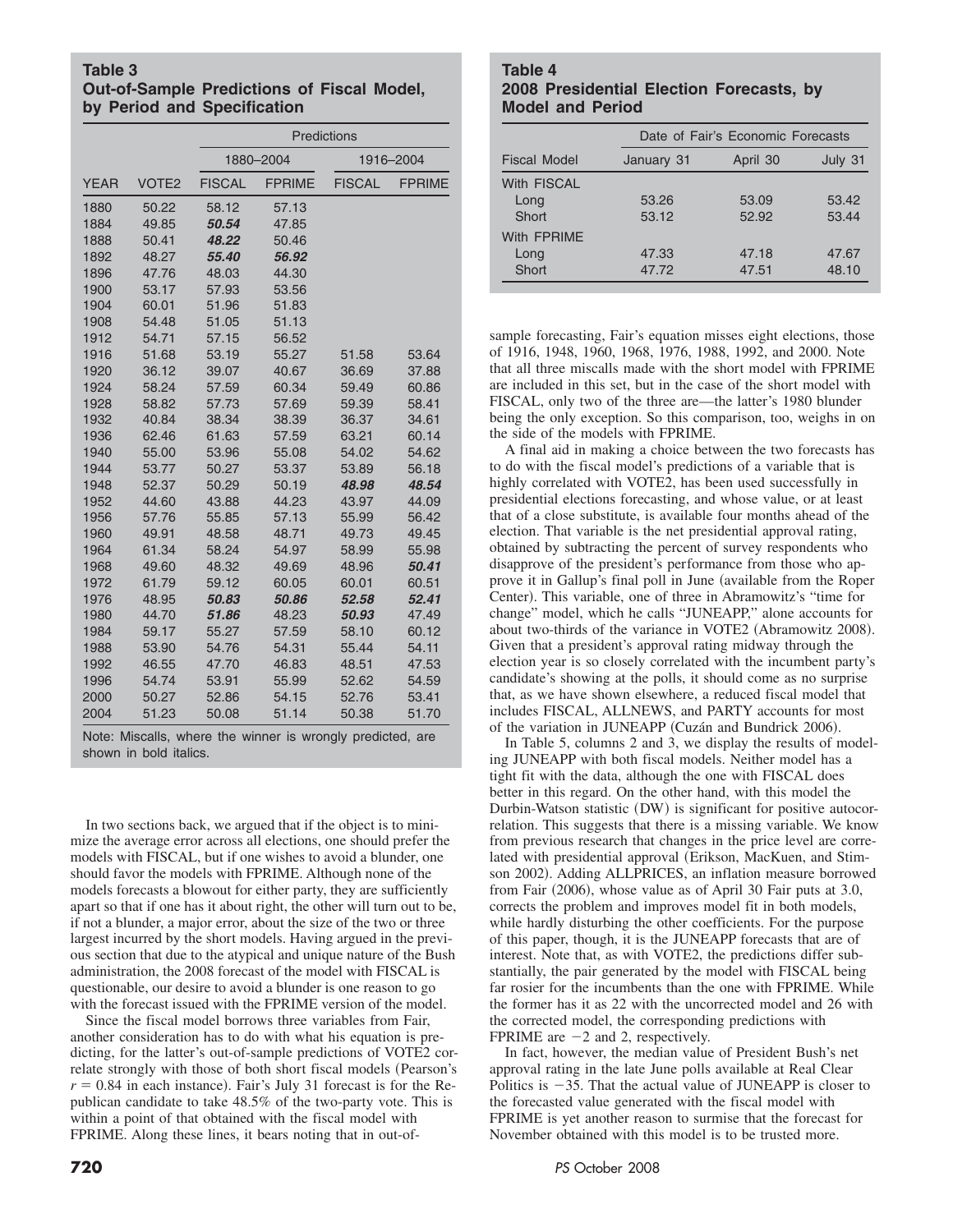#### **Table 5**

### **Predicting Net Presidential Approval (JUNEAPP) with Reduced Fiscal Models, 1948–2008 (***t***-statistics in parenthesis; N = 15)**

| Predictor                        | Dependent Variable: JUNEAPP |           |           |           |
|----------------------------------|-----------------------------|-----------|-----------|-----------|
| <b>FISCAL</b>                    | $-12.86$                    |           | $-13.10$  |           |
|                                  | $(-2.55)$                   |           | $(-3.06)$ |           |
| <b>FPRIME</b>                    |                             | $-10.09$  |           | $-9.41$   |
|                                  |                             | $(-1.87)$ |           | $(-1.88)$ |
| <b>ALLNEWS</b>                   | 7.23                        | 7.82      | 6.51      | 7.12      |
|                                  | (2.99)                      | (2.90)    | (3.12)    | (2.82)    |
| <b>PARTY</b>                     | $-19.11$                    | $-15.98$  | $-18.22$  | $-15.01$  |
|                                  | $(-3.30)$                   | $(-2.62)$ | $(-3.68)$ | $(-2.65)$ |
| <b>ALLPRICES</b>                 |                             |           | $-3.93$   | $-3.48$   |
|                                  |                             |           | $(-2.28)$ | $(-1.69)$ |
| <b>INTERCEPT</b>                 | $-31.61$                    | $-31.70$  | $-12.81$  | $-14.81$  |
|                                  | $(-2.27)$                   | $(-2.07)$ | $(-0.89)$ | $(-0.85)$ |
| <b>SEE</b>                       | 18.3                        | 20.01     | 15.55     | 18.59     |
| Adj. $R^2$                       | 0.49                        | 0.39      | 0.63      | 0.48      |
| D.W.                             | 1.08                        | 1.55      | 1.88      | 2.18      |
| 1 <sup>st</sup> Order Auto-corr. | 0.42                        | 0.19      | 0.01      | $-0.11$   |
| Mean Absolute Error (MAE)        | 13.8                        | 14.67     | 11.42     | 12.81     |
| Prediction for 2008              | 22                          | $-2$      | 26        | 2         |

In conclusion, we will go with the short FPRIME model forecast. Accordingly, we anticipate that the Republicans will lose the White House in a close election, taking about 48% of the two-party vote. The probability that they will take *less* than 50% is 0.80. Needless to say, our confidence in this forecast would be greater if the corresponding model with FISCAL were in approximate agreement.

#### **Notes**

1. Space does not permit more than a most summary description of the theoretical underpinnings of the model, which has a "supply" as well as a "demand" side. For elaboration, graphic illustrations, and responses to criticisms, see Cuzán, Heggen, and Bundrick (2003; 2006) and Cuzán and Bundrick (2004; 2005).

2. In an earlier paper, we offered an explanation for why a mere deceleration in spending growth on the part of a new administration brought electoral dividends. See Cuzán and Bundrick (2004).

#### **References**

- Abramowitz, Alan I. 2008. "It's About Time: Forecasting the 2008 Presidential Election with the Time-for-Change Model." *International Journal of Forecasting* 24 (2): 209-17.
- Alesina, Alberto, and Howard Rosenthal. 1995. *Partisan Politics, Divided Government, and the Economy*. Cambridge: Cambridge University Press.
- Cuzán, Alfred G., and Charles M. Bundrick. 2005. "Deconstructing the 2004 Cuzan, Alfred G., and Charles M. Bundrick. 2005. "Deconstructing the 2004<br>
Presidential Election Forecasts: The Fiscal Model and the Campbell Col-<br>
lection Compared." *PS: Political Science and Politics* 38 (April):<br>
255–6 lection Compared." *PS: Political Science and Politics* 38 (April):  $255 - 62.$

. 2006. "Fiscal Policy: An Implicit Factor in the Trial-Heat and Time-for-Change Models?" Presented at the Annual Meeting of the Midwest Political Science Association, Chicago, April.

\_. 2004. "Fiscal Effects on Presidential Elections: A Forecast for 2004." Paper presented at the Annual Meeting of the American Political Science Association, Chicago, September.

Science Association, Chicago, September.<br>Cuzán, Alfred G., Richard J. Heggen, and Charles M. Bundrick. 2006. "Sim-<br>ulating the Fiscal Model of Presidential Elections." Paper presented at<br>the Annual Meeting of the Southern ulating the Fiscal Model of Presidential Elections." Paper presented at the Annual Meeting of the Southern Political Science Association.

. 2003. *Voters and Presidents. A Fiscal Model*. Philadelphia: Xlibris. Available at http://uwf.edu/govt/facultyforums/15731-CUZAlayout-low%5b1%5d.pdf.

- Erikson, Robert S., Michael B. MacKuen, and James A. Stimson. 2002. *The Macro Polity*. New York: Cambridge University Press.
- Fair, Ray. 2006. "The Effect of Economic Events on Votes for President: 2004 Update." http://fairmodel.econ.yale.edu/RAYFAIR/PDF/ 2006CHTM.HTM.